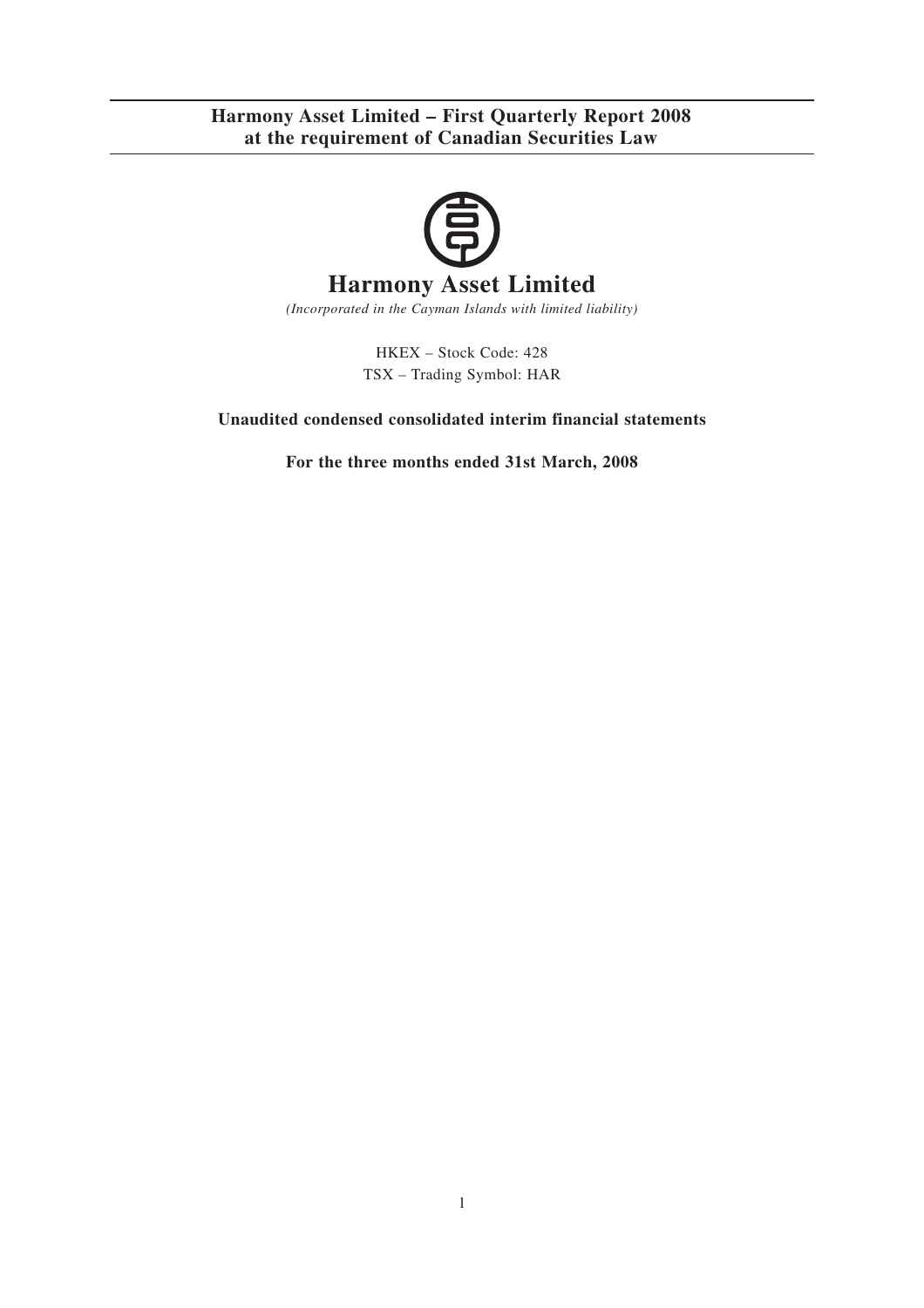#### **NOTICE TO READER**

The management of Harmony Asset Limited is responsible for the preparation of the accompanying interim financial statements. The interim financial statements have been prepared in accordance with International Accounting Standards 34 "Interim Financial Reporting" and are considered by management to present fairly the financial position, operation results and cash flows of the Company and its subsidiaries. These interim financial statements have not been audited, reviewed or otherwise verified for accuracy and completeness of information by the auditor of the Company.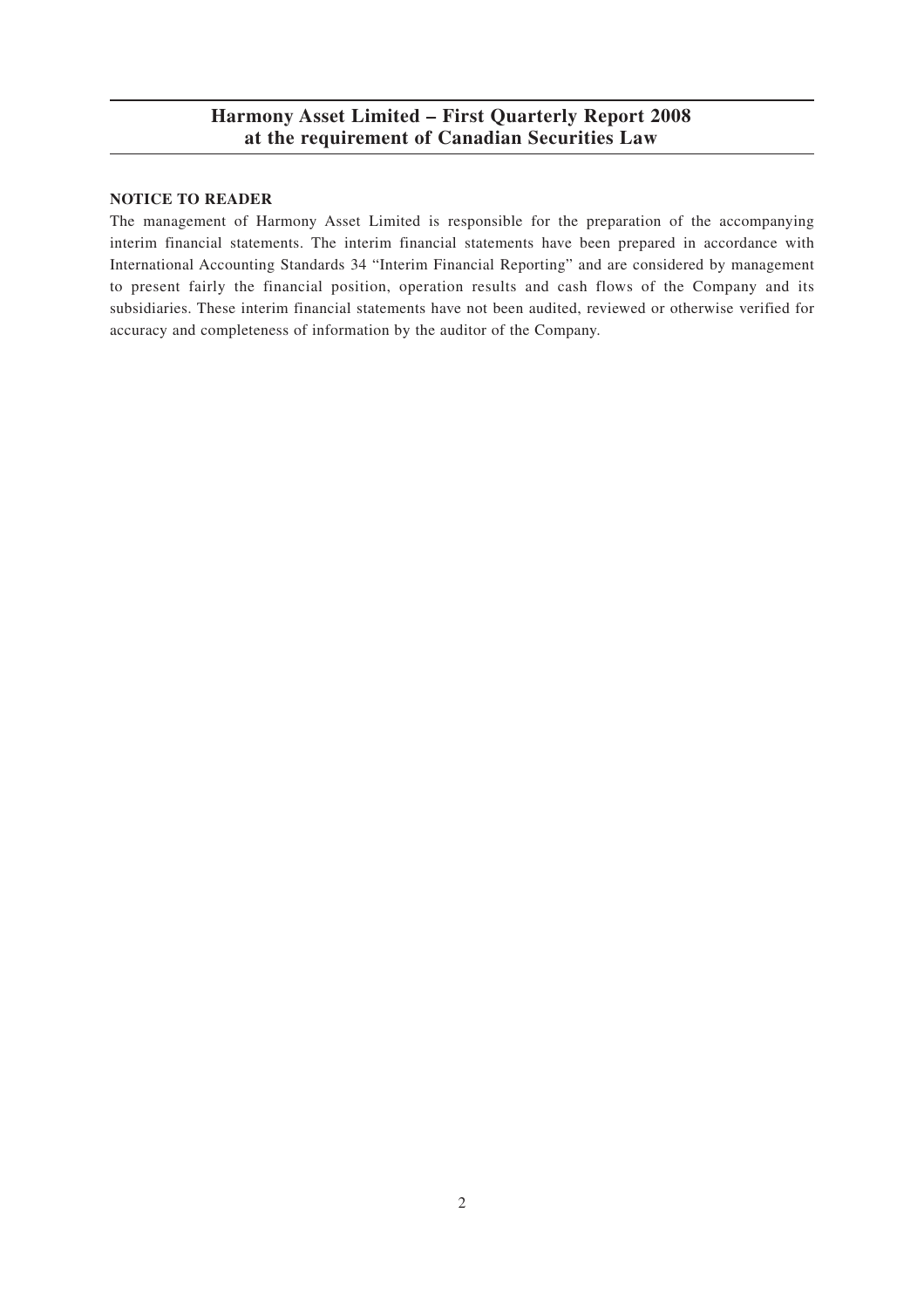### **TABLE OF CONTENT**

|        | Unaudited condensed consolidated income statement                  | $\overline{4}$ |
|--------|--------------------------------------------------------------------|----------------|
|        | Unaudited condensed consolidated balance sheet                     | 5              |
|        | Unaudited condensed consolidated statement of changes in equity    | 6              |
|        | Unaudited condensed consolidated cash flow statement               | $\overline{7}$ |
|        | Notes to the unaudited condensed consolidated financial statements |                |
| 1.     | Basis of preparation                                               | 9              |
| 2.     | Turnover, other revenues and gains                                 | 9              |
| 3.     | Operating profit                                                   | 10             |
| 4.     | Financial costs                                                    | 10             |
| 5.     | Income tax expenses                                                | 10             |
| 6.     | Earnings per share                                                 | 10             |
| $\tau$ | Property, plant and equipment                                      | 11             |
| 8.     | Accounts receivable and prepayments                                | 11             |
| 9.     | Accounts payable                                                   | 12             |
| 10.    | Share capital                                                      | 12             |
| 11.    | Share option scheme                                                | 13             |
| 12.    | Related party transactions                                         | 15             |
| 13.    | Lease commitments                                                  | 15             |
| 14.    | Financial risk management                                          | 16             |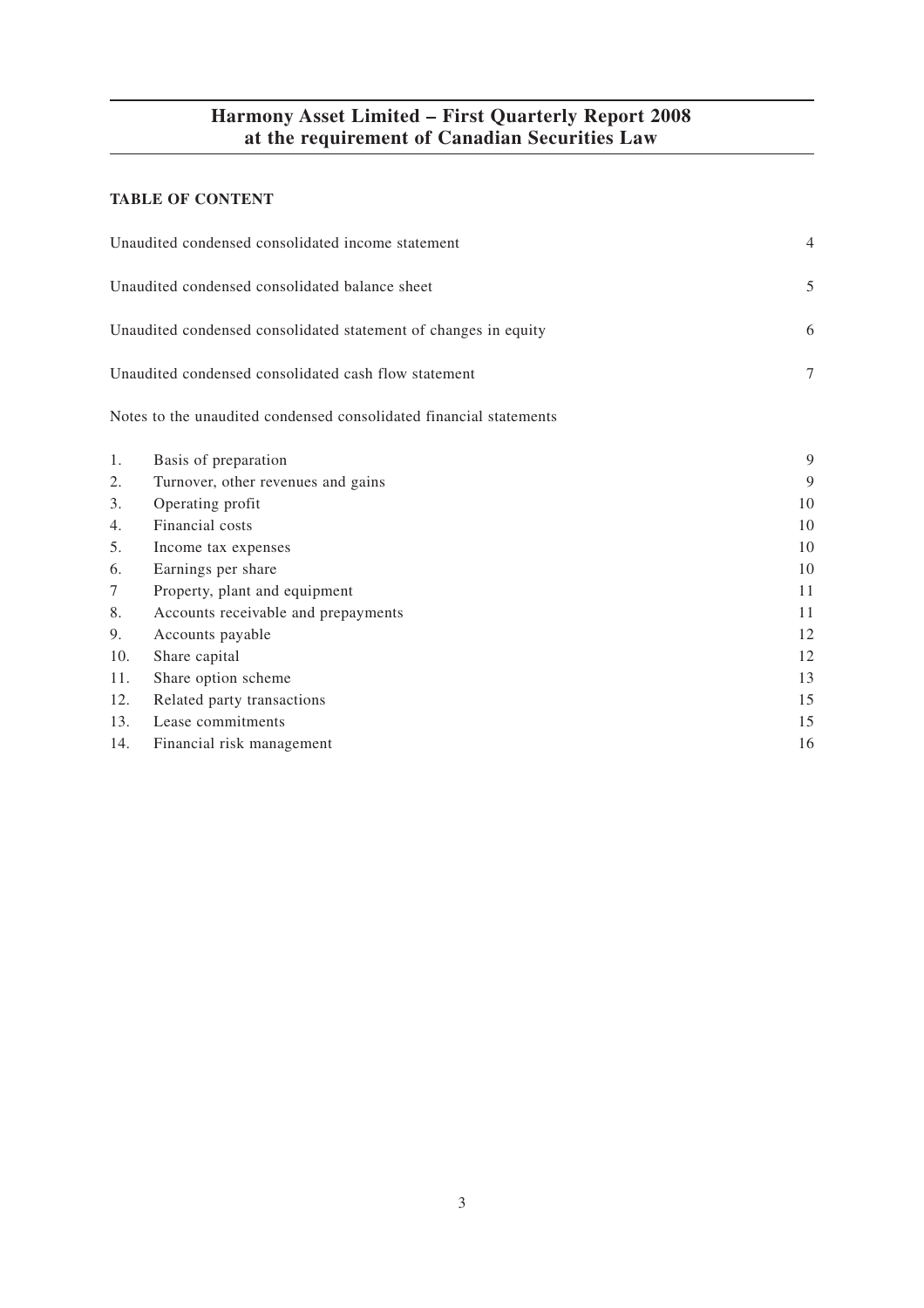### **UNAUDITED CONDENSED CONSOLIDATED INCOME STATEMENT**

*For the three months ended 31st March, 2008*

|                                               |                | Three months ended |              |
|-----------------------------------------------|----------------|--------------------|--------------|
|                                               |                | 31st March,        |              |
|                                               |                | 2008               | 2007         |
|                                               |                | (Unaudited)        | (Unaudited)  |
|                                               | <b>Note</b>    | HK\$               | HK\$         |
| <b>Turnover</b>                               | $\mathfrak{2}$ | 1,737,970          | 1,863,829    |
| Other revenue                                 | $\overline{c}$ | 230,434            | 256,880      |
| Other gains                                   | $\overline{2}$ | 11,039,448         | 255,956      |
|                                               |                | 13,007,852         | 2,376,665    |
| <b>Operating expenses</b>                     |                |                    |              |
| Employee benefit expenses                     |                | (610, 502)         | (443, 296)   |
| Depreciation of property, plant and equipment |                | (6,250)            | (77, 434)    |
| Other operating expenses                      |                | (2,863,582)        | (1,577,818)  |
| Impairment loss on loans receivable           |                |                    |              |
| <b>Operating profit</b>                       | 3              | 9,527,518          | 278,117      |
| Finance costs                                 | 4              | (81)               |              |
| Operating profit before income tax            |                | 9,527,437          | 278,117      |
| Income tax expenses                           | 5              | (874, 554)         |              |
| Profit for the period attributable            |                |                    |              |
| to shareholders of the Company                |                | 8,652,883          | 278,117      |
| <b>Earnings per share</b>                     | 6              |                    |              |
| <b>Basic</b>                                  |                | 22.19 cents        | $0.95$ cents |
| Diluted                                       |                | 22.09 cents        | $0.94$ cents |
|                                               |                |                    |              |

The notes on pages 9 to 16 form part of these interim financial statements.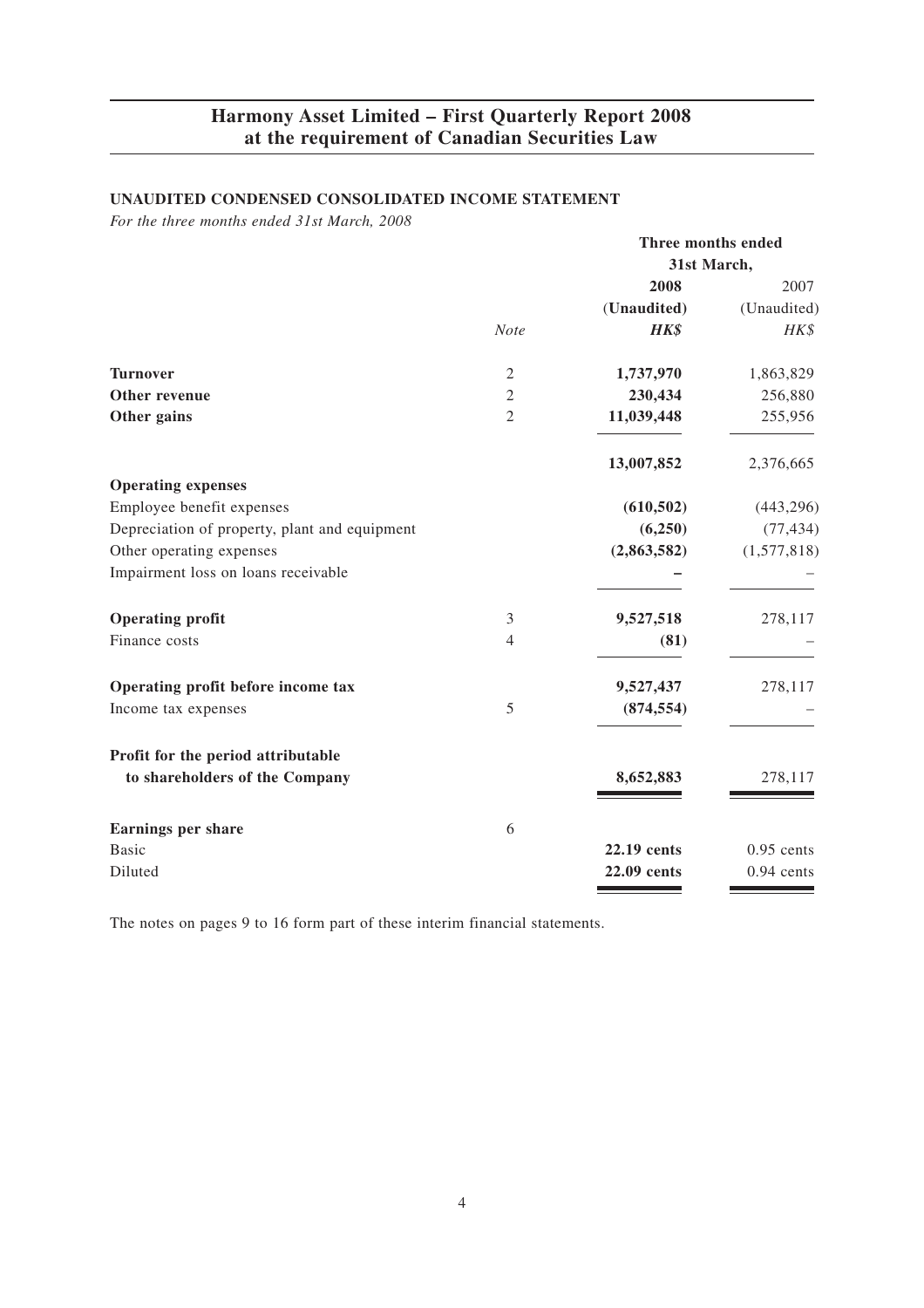### **UNAUDITED CONDENSED CONSOLIDATED BALANCE SHEET**

*As at 31st March, 2008 and 31st December, 2007*

|                                     |                  | 31st March, | 31st December, |
|-------------------------------------|------------------|-------------|----------------|
|                                     |                  | 2008        | 2007           |
|                                     |                  | (Unaudited) | (Audited)      |
|                                     | <b>Note</b>      | HK\$        | HK\$           |
| <b>Non-current assets</b>           |                  |             |                |
| Property, plant and equipment       | $\boldsymbol{7}$ | 208,497     | 213,780        |
| Available-for-sale financial assets |                  | 58,321,923  | 58,321,923     |
| Loans receivable                    |                  | 59,943,352  | 59,097,252     |
|                                     |                  | 118,473,772 | 117,632,955    |
| <b>Current assets</b>               |                  |             |                |
| Accounts receivable and prepayments | 8                | 34,169,850  | 28,940,971     |
| Financial assets at fair value      |                  |             |                |
| through profit or loss              |                  | 120,940,481 | 132,070,553    |
| Bank balances and cash              |                  | 35,866,671  | 21,698,184     |
|                                     |                  | 190,977,002 | 182,709,708    |
| <b>Current liabilities</b>          |                  |             |                |
| Accounts payable                    | 9                | 1,994,128   | 2,246,637      |
| Tax payable                         |                  | 10,756,668  | 10,048,931     |
|                                     |                  | 12,750,796  | 12,295,568     |
| Net current assets                  |                  | 178,226,206 | 170,414,140    |
| <b>Net assets</b>                   |                  | 296,699,978 | 288,047,095    |
| <b>Capital and reserves</b>         |                  |             |                |
| Share capital                       | 10               | 39,002,615  | 39,002,615     |
| Reserves                            |                  | 257,697,363 | 249,044,480    |
| <b>Total equity</b>                 |                  | 296,699,978 | 288,047,095    |

The notes on pages 9 to 16 form part of these interim financial statements.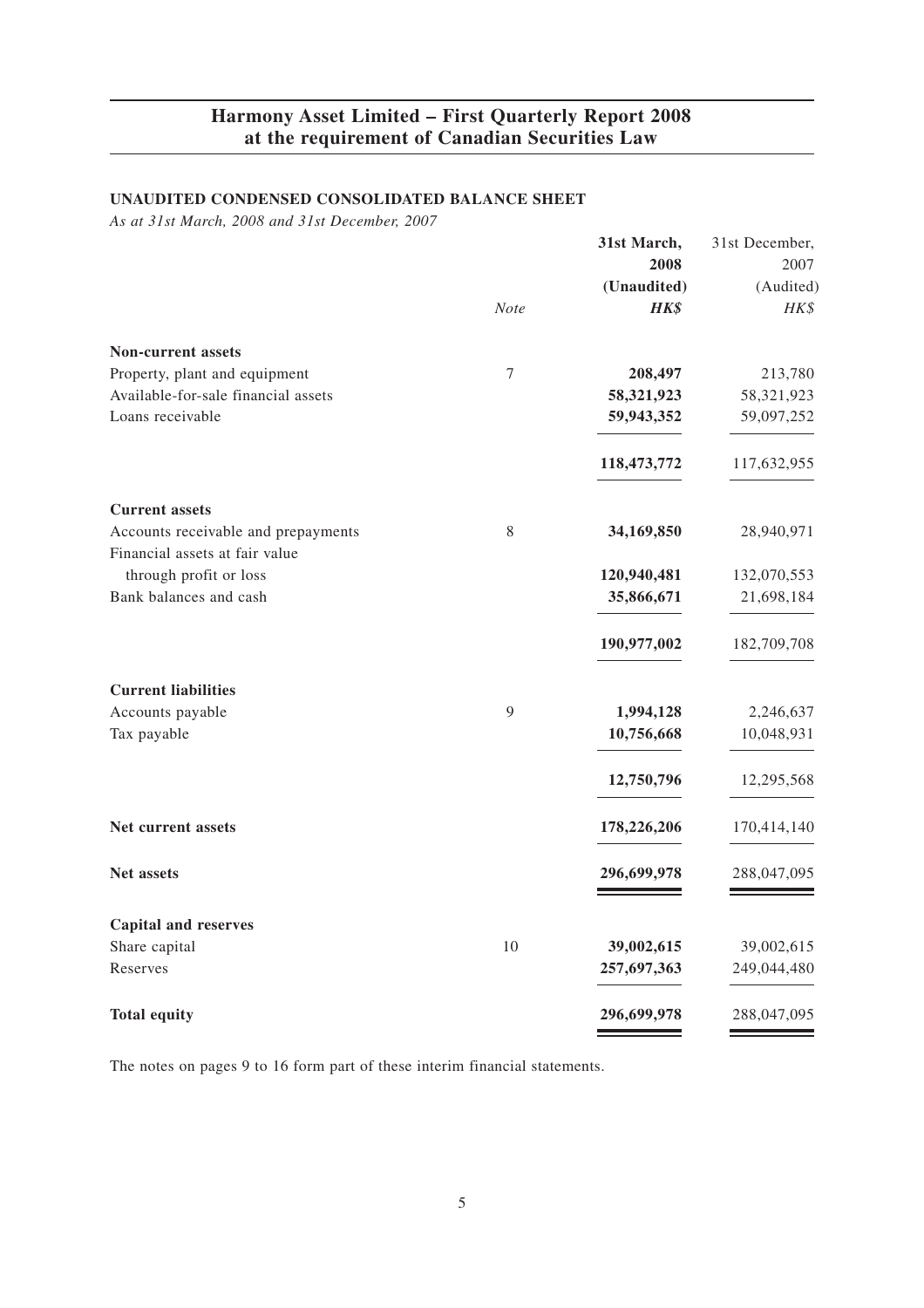### **UNAUDITED CONDENSED CONSOLIDATED STATEMENT OF CHANGES IN EQUITY**

*For the three months ended 31st March, 2008 and 2007*

|                                                                                                                                                                                                                                 |                                 |                                 |                                  | Unaudited                                 |                  |                                                                         |                      |
|---------------------------------------------------------------------------------------------------------------------------------------------------------------------------------------------------------------------------------|---------------------------------|---------------------------------|----------------------------------|-------------------------------------------|------------------|-------------------------------------------------------------------------|----------------------|
|                                                                                                                                                                                                                                 | <b>Share</b><br>capital<br>HK\$ | <b>Share</b><br>premium<br>HK\$ | Fair<br>value<br>reserve<br>HK\$ | <b>Share</b><br>option<br>reserve<br>HK\$ | dividend<br>HK\$ | <b>Retained</b><br>profits/<br>Proposed (accumulated<br>losses)<br>HK\$ | <b>Total</b><br>HK\$ |
| At 1st January, 2008                                                                                                                                                                                                            | 39,002,615                      | 170,354,945                     | 15,268,766                       | 1,007,000                                 | 6,630,444        | 55,783,325                                                              | 288,047,095          |
| Profit for the period<br>Fair value changes on available-for-sale<br>financial assets recognised in equity                                                                                                                      |                                 |                                 |                                  |                                           |                  | 8,652,883                                                               | 8,652,883            |
| Total recognised income for the period                                                                                                                                                                                          |                                 |                                 |                                  |                                           |                  | 8,652,883                                                               | 8,652,883            |
| Share option scheme<br>- value of employee services<br>- placing agent services<br>Transfer of reserve upon exercise<br>of share options<br>Issue of shares<br>Share issue expenses<br>Proposed dividend transferred to current |                                 |                                 |                                  |                                           |                  |                                                                         |                      |
| liabilities upon approval of shareholders<br>at annual general meeting                                                                                                                                                          |                                 |                                 |                                  |                                           |                  |                                                                         |                      |
| Balance at 31st March, 2008                                                                                                                                                                                                     | 39,002,615                      | 170,354,945                     | 15,268,766                       | 1,007,000                                 | 6,630,444        | 64,436,208                                                              | 296,699,978          |
| At 1st January, 2007                                                                                                                                                                                                            | 29,220,475                      | 143,516,834                     | 7,540,170                        | 908,000                                   | 4,383,071        | 4,875,969                                                               | 190,444,519          |
| Profit for the period<br>Fair value changes on available-for-sale<br>financial assets recognised in equity                                                                                                                      |                                 |                                 |                                  |                                           |                  | 278,117                                                                 | 278,117              |
| Total recognised income for the period                                                                                                                                                                                          |                                 |                                 |                                  |                                           |                  | 278,117                                                                 | 278,117              |
| Share option scheme<br>- value of employee services<br>Proposed dividend transferred to current<br>liabilities upon approval of shareholders<br>at annual general meeting                                                       |                                 |                                 |                                  |                                           |                  |                                                                         |                      |
|                                                                                                                                                                                                                                 |                                 |                                 |                                  |                                           |                  |                                                                         |                      |
| Balance at 31st March, 2007                                                                                                                                                                                                     | 29,220,475                      | 143,516,834                     | 7,540,170                        | 908,000                                   | 4,383,071        | 5,154,086                                                               | 190,722,636          |

The notes on pages 9 to 16 form part of these financial statements.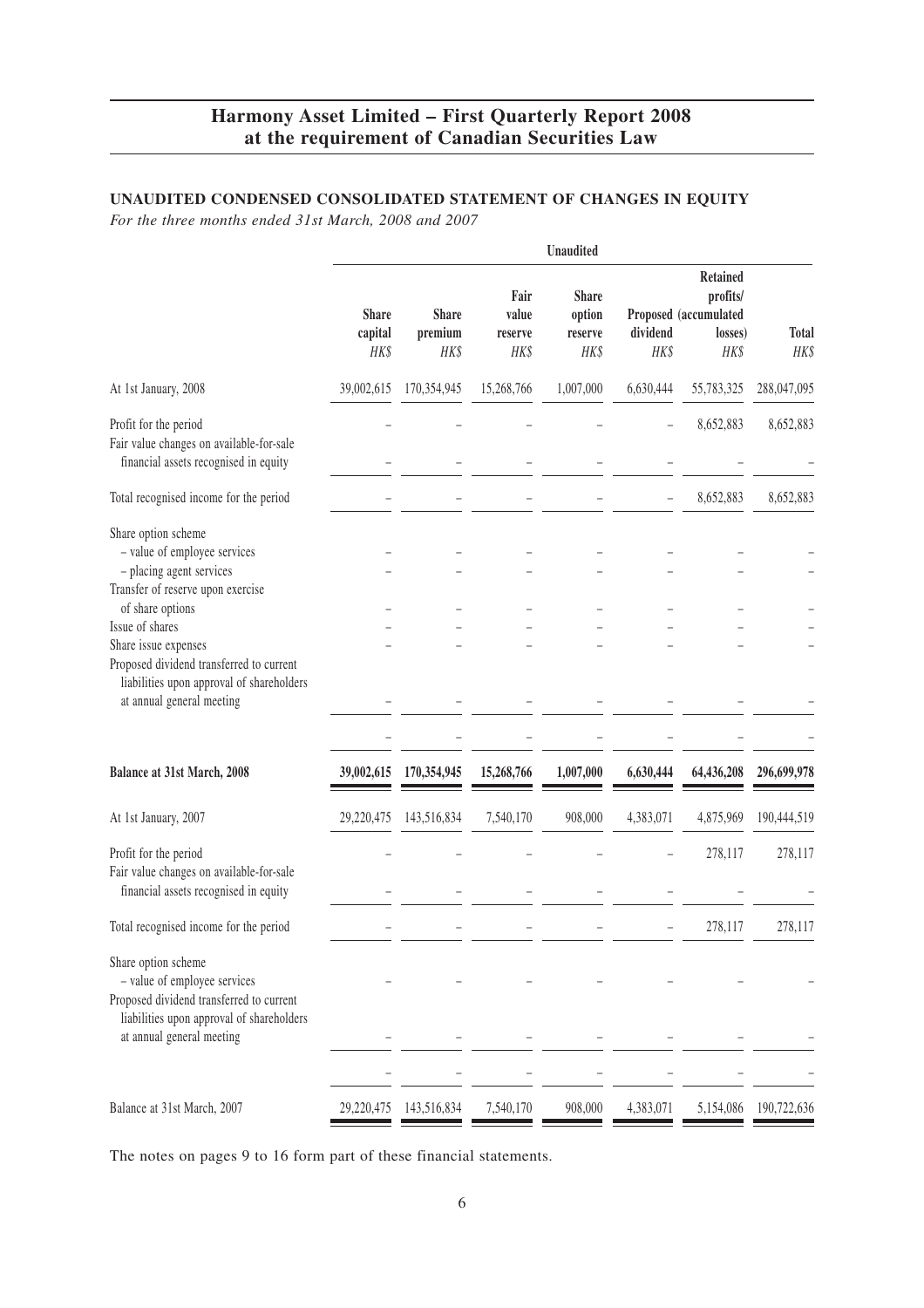### **UNAUDITED CONDENSED CONSOLIDATED CASH FLOW STATEMENT**

|                                                 | Three months      |               |
|-------------------------------------------------|-------------------|---------------|
|                                                 | ended 31st March, |               |
|                                                 | 2008              | 2007          |
|                                                 | (Unaudited)       | (Unaudited)   |
|                                                 | HK\$              | HK\$          |
| <b>Operating activities</b>                     |                   |               |
| Profit before taxation                          | 9,527,437         | 278,118       |
| Interest income                                 | (1,437,970)       | (733, 829)    |
| Financial costs                                 | 81                |               |
| Dividend income from available-for-sale         |                   |               |
| financial assets                                | (300,000)         | (1, 130, 000) |
| Depreciation of property, plant and equipment   | 6,250             | 77,434        |
| Fair value changes on financial assets          |                   |               |
| at fair value through profit or loss            | (5,300,329)       | (255,956)     |
| Profit (loss) before working capital changes    | 2,495,469         | (1,764,233)   |
| Decrease in financial assets                    |                   |               |
| at fair value through profit or loss            | 16,430,401        |               |
| Increase in accounts receivable and prepayments | (4, 562, 483)     | (1,838,079)   |
| Decrease in accounts payable and accruals       | (252, 509)        | (925, 785)    |
| Cash generated from (used in) operations        | 14,110,878        | (4,528,097)   |
| Interest paid                                   | (81)              |               |
| Hong Kong tax paid                              | (166, 817)        |               |
| Net cash from (used in) operating activities    | 13,943,980        | (4,528,097)   |
| Interest received                               | 771,574           | 135,256       |
| Dividend income from available-for-sale         |                   |               |
| financial assets                                | 300,000           | 1,130,000     |
| Advances to investee companies                  | (1,100,000)       | (160,000)     |
| Repayment from investee companies               | 253,900           | 11,504        |
| Purchase of property, plant and equipment       | (967)             |               |
| Purchase of available-for-sale financial assets |                   | (600,000)     |
| Net cash from investing activities              | 224,507           | 516,760       |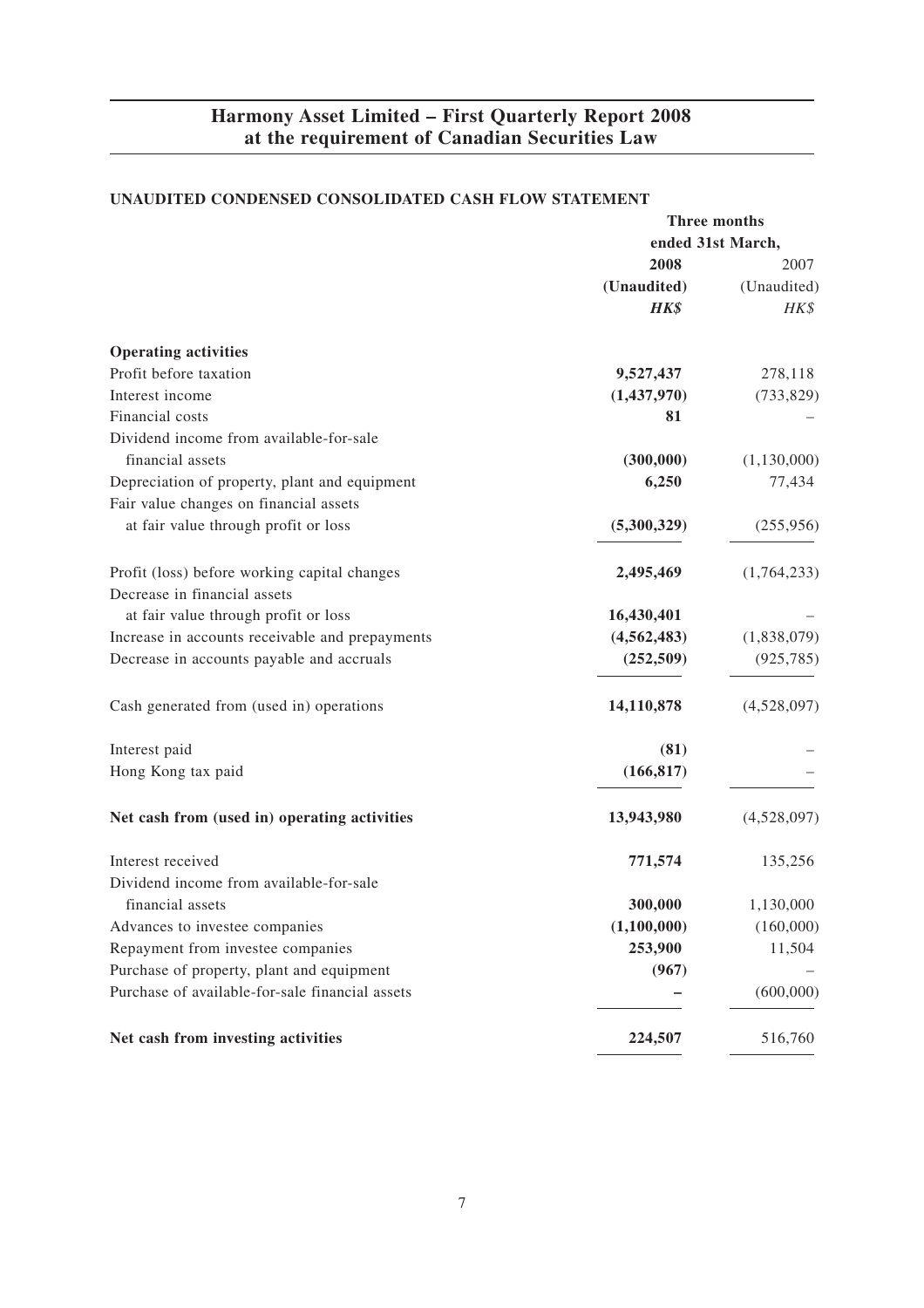|                                                        | Three months      |             |  |
|--------------------------------------------------------|-------------------|-------------|--|
|                                                        | ended 31st March, |             |  |
|                                                        | 2008              | 2007        |  |
|                                                        | (Unaudited)       | (Unaudited) |  |
|                                                        | HK\$              | HK\$        |  |
| <b>Financing activities</b>                            |                   |             |  |
| Dividend paid                                          |                   |             |  |
| Net cash from financing activities                     | 224,507           | 516,760     |  |
| Net increase (decrease) in cash and cash equivalents   | 14,168,487        | (4,011,337) |  |
| Cash and cash equivalents at 1st January               | 21,698,184        | 18,715,933  |  |
| Cash and cash equivalents at 31st March                | 35,866,671        | 14,704,596  |  |
| Analysis of the balances of cash and cash equivalents: |                   |             |  |
| Bank balances and cash                                 | 35,866,671        | 14,704,596  |  |

### **UNAUDITED CONDENSED CONSOLIDATED CASH FLOW STATEMENT** *(CONTINUED)*

The notes on pages 9 to 16 form part of these financial statements.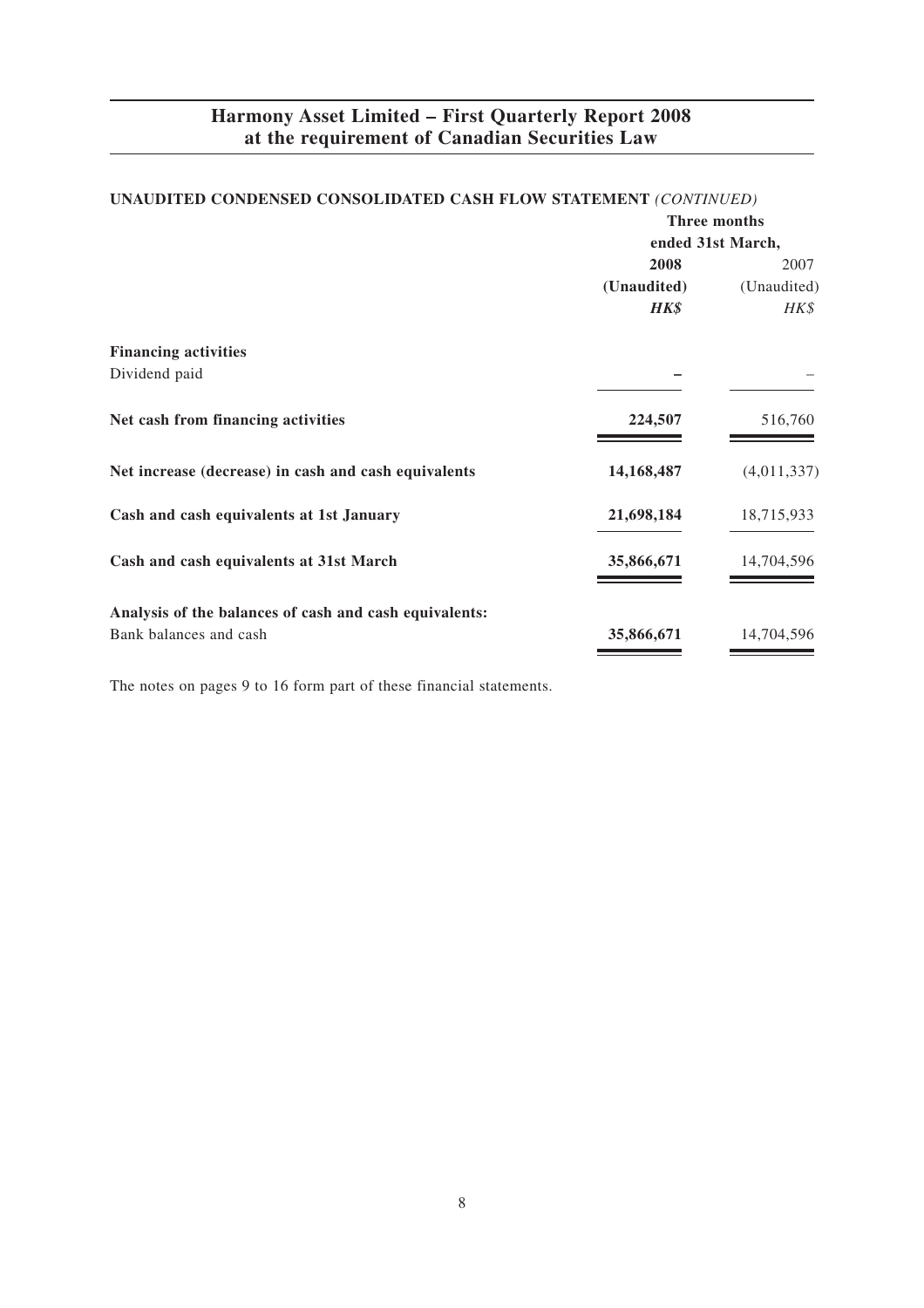#### **NOTES TO THE UNAUDITED FINANCIAL STATEMENTS**

#### **1. Basis of preparation**

The unaudited condensed consolidated interim financial statements ("interim financial statements") are prepared in accordance with International Accounting Standard 34 "Interim Financial Reporting" issued by the International Accounting Standards Board.

The interim financial statements should be read in conjunction with the annual financial statements for the year ended 31st December, 2007. The accounting polices and basis of preparation used in the preparation of these interim financial statements are consistent with those used in the annual financial statements for the year ended 31st December, 2007.

#### **2. Turnover, other revenue and gains**

The Group principally invests in securities listed on The Stock Exchange of Hong Kong Limited (the "Stock Exchange") and unlisted securities, including equity securities, convertible notes, issued by corporate entities. Total revenue and other gains recognised during the period are as follows:

|                                                   | Three months ended |             |
|---------------------------------------------------|--------------------|-------------|
|                                                   |                    | 31st March, |
|                                                   | 2008               | 2007        |
|                                                   | (Unaudited)        | (Unaudited) |
|                                                   | HK\$               | HK\$        |
| Turnover:                                         |                    |             |
| Interest income from                              |                    |             |
| - bank deposits                                   | 171,574            | 135,256     |
| - loans receivable                                | 1,266,396          | 598,573     |
| Dividend income from                              |                    |             |
| - listed investments                              |                    |             |
| - unlisted investments                            | 300,000            | 1,130,000   |
|                                                   | 1,737,970          | 1,863,829   |
| Other revenue:                                    |                    |             |
| Sundry income                                     | 230,434            | 256,880     |
|                                                   | 230,434            | 256,880     |
| Other gains:                                      |                    |             |
| Fair value changes on financial assets            |                    |             |
| at fair value through profit or loss              | 5,300,329          | 255,956     |
| Net realised gain on disposal of financial assets |                    |             |
| at fair value through profit or loss              | 5,739,119          |             |
|                                                   | 11,039,448         | 255,956     |
|                                                   | 13,007,852         | 2,376,665   |

No analysis of the Group's turnover and contribution to operating profit for the period set out by principal activities and geographical markets is provided as the Group has only one single business segment, which is investment holding, and less than 10% of the consolidated turnover, results and assets of the Group are attributable to markets outside Hong Kong.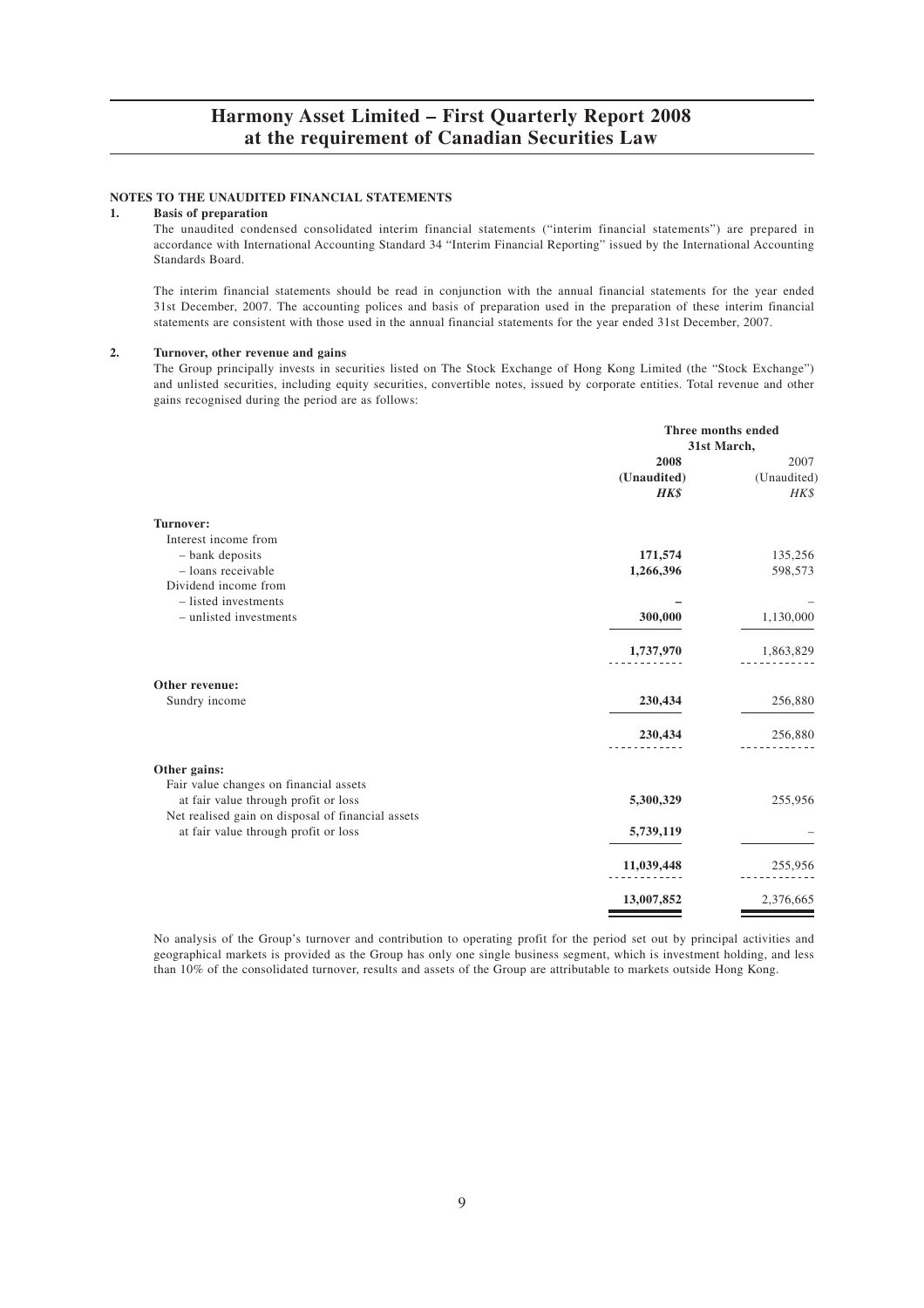# **NOTES TO THE UNAUDITED FINANCIAL STATEMENTS** *(CONTINUED)* **3. Operating profit**

#### **3. Operating profit**

Operating profit has been arrived at after charging the following:

|                                                            | Three months ended<br>31st March, |                             |
|------------------------------------------------------------|-----------------------------------|-----------------------------|
|                                                            | 2008<br>(Unaudited)<br>HK\$       | 2007<br>(Unaudited)<br>HK\$ |
| Management fees                                            | 1,082,570                         | 709,372                     |
| Pension costs – contributions to defined contribution plan | 42,954                            | 21,135                      |
| Operating lease in respect of land and buildings           | 710,651                           | 400,451                     |

#### **4. Finance costs**

Amount represents interest on bank overdraft and interest on interest-bearing borrowings.

#### **5. Income tax expenses**

Hong Kong profits tax is calculated at 16.5% (2007: 17.5%) of the estimated assessable profits for the period.

|                       |             | Three months ended<br>31st March, |
|-----------------------|-------------|-----------------------------------|
|                       | 2008        | 2007                              |
|                       | (Unaudited) | (Unaudited)                       |
|                       | HK\$        | HK\$                              |
| Hong Kong profits tax | 874,554     | $\hspace{0.05cm}$                 |

#### **6. Earnings per share**

The calculation of basic and diluted earnings per share is as follows:

|                                                                                                                                                    | Three months ended<br>31st March,  |                             |
|----------------------------------------------------------------------------------------------------------------------------------------------------|------------------------------------|-----------------------------|
|                                                                                                                                                    | 2008<br>(Unaudited)<br><b>HK\$</b> | 2007<br>(Unaudited)<br>HK\$ |
| Profit attributable to shareholders of the Company                                                                                                 | 8,652,883                          | 278,117                     |
|                                                                                                                                                    | <b>Number</b><br>of shares         | Number<br>of shares         |
| Weighted average number of ordinary shares for the<br>purpose of basic earnings per share calculation<br>Potential dilutive shares – share options | 39,002,614<br>167,530              | 29,220,474<br>325,271       |
| Weighted average number of ordinary shares for the<br>purpose of diluted earnings per share calculation                                            | 39,170,144                         | 29, 545, 745                |
|                                                                                                                                                    | <b>HK</b> cents                    | HK cents                    |
| Basic earnings per share<br>Diluted earnings per share                                                                                             | 22.19<br>22.09                     | 0.95<br>0.94                |

Basic earnings per share is calculated by dividing the profit attributable to shareholders by the weighted average number of the ordinary shares in issue during the period.

Diluted earnings per share is calculated based on the profit attributable to shareholders, and the weighted average number of ordinary shares in issue during the period after adjusting for the number of diluted potential ordinary shares in respect of the share options granted under the Company's share option scheme.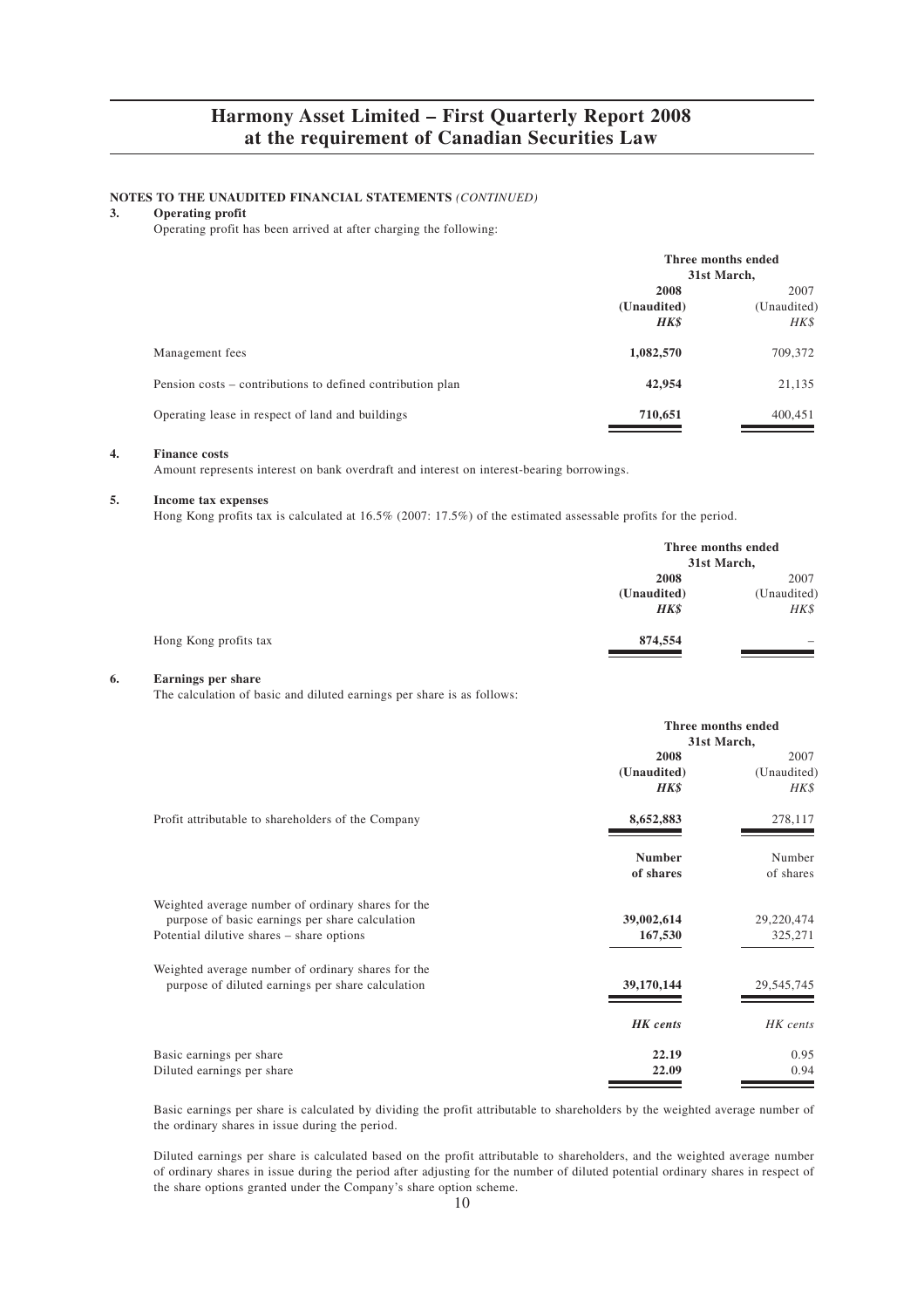# **NOTES TO THE UNAUDITED FINANCIAL STATEMENTS** *(CONTINUED)***<br>7. Property, plant and equipment**

#### **7. Property, plant and equipment**

|                                 | As at       | As at          |
|---------------------------------|-------------|----------------|
|                                 | 31st March, | 31st December, |
|                                 | 2008        | 2007           |
|                                 | (Unaudited) | (Audited)      |
|                                 | HK\$        | HK\$           |
| Furniture and fixture           | 423,022     | 422,055        |
| Motor vehicle                   | 528,200     | 528,200        |
| Office equipment                | 446,140     | 446,140        |
| Leasehold improvements          | 1,292,429   | 1,292,429      |
|                                 | 2,689,791   | 2,688,824      |
| <b>Accumulated Depreciation</b> | (2,481,294) | (2,475,044)    |
| Carrying amount                 | 208,497     | 213,780        |

#### **8. Accounts receivable and prepayments**

|                            | As at       | As at          |
|----------------------------|-------------|----------------|
|                            | 31st March, | 31st December, |
|                            | 2008        | 2007           |
|                            | (Unaudited) | (Audited)      |
|                            | HK\$        | HK\$           |
| Accounts receivable        | 8,988,688   | 4,134,412      |
| Loan receivable, secured   | 8,000,000   | 8,000,000      |
| Loan receivable, unsecured | 10,000,000  | 10,000,000     |
| Interests receivable       | 5,990,557   | 5,324,161      |
| Other receivables          | 135         | 135            |
|                            | 32,979,380  | 27,458,708     |
| Deposits                   | 796,994     | 796,994        |
| Prepayments                | 393,476     | 685,269        |
|                            | 34,169,850  | 28,940,971     |

The loan receivable is interest-bearing.

The ageing analysis of the receivables is as follows:

|                                   | As at       | As at          |
|-----------------------------------|-------------|----------------|
|                                   | 31st March, | 31st December, |
|                                   | 2008        | 2007           |
|                                   | (Unaudited) | (Audited)      |
|                                   | HK\$        | HK\$           |
| Current                           | 30,824,775  | 25,541,181     |
| Balances overdue between:         |             |                |
| $1 - 180$ days                    | 759,076     | 715,997        |
| $180 - 365$ days                  | 581,749     | 581,603        |
| Over 1 year but less than 2 years | 716,498     | 522,645        |
| Over two years                    | 97,282      | 97,282         |
|                                   | 2,154,605   | 1,917,527      |
|                                   | 32,979,380  | 27,458,708     |

11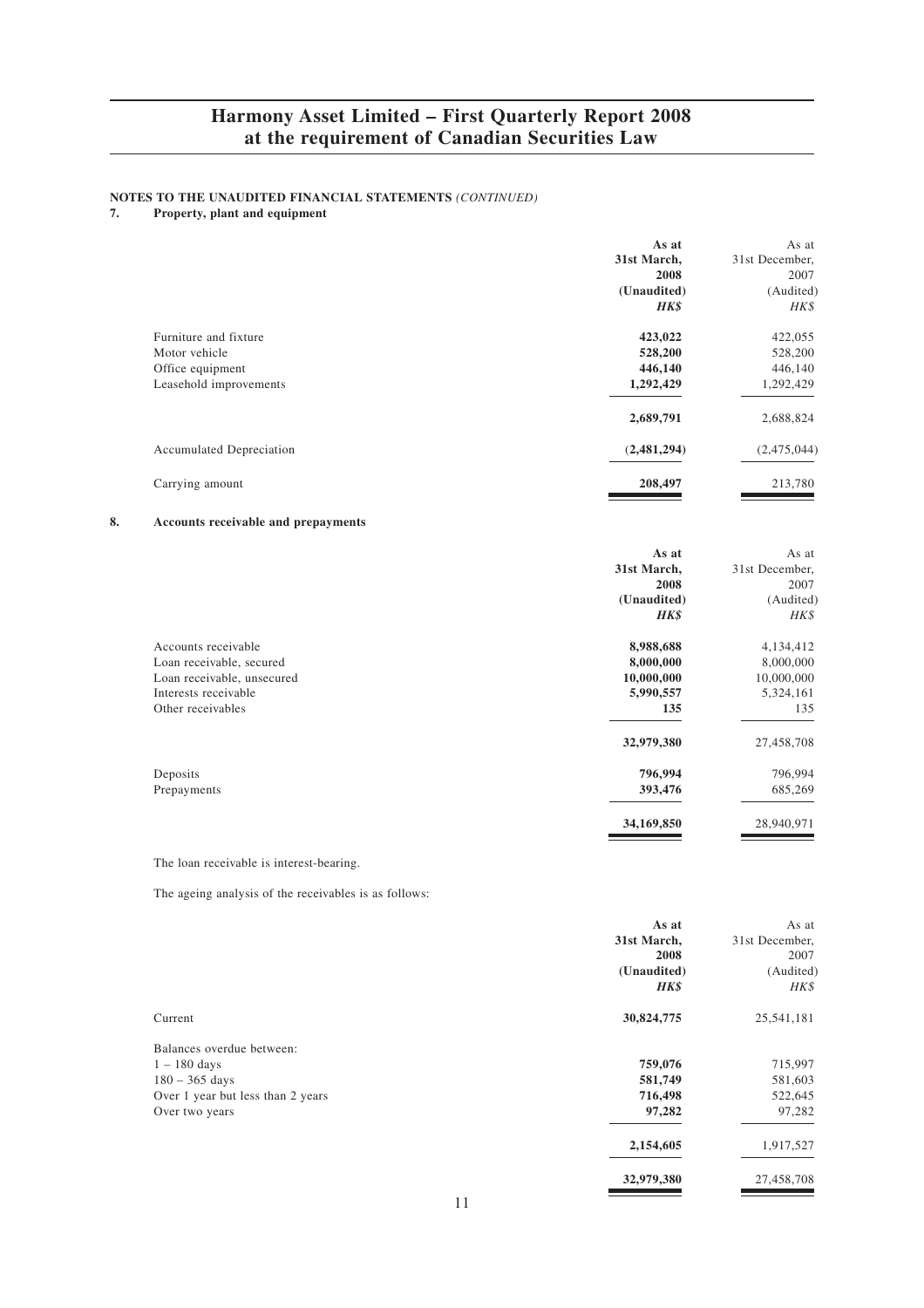# **NOTES TO THE UNAUDITED FINANCIAL STATEMENTS** *(CONTINUED)***<br>9. Accounts payable**

**9. Accounts payable**

**10.** 

|                                                                                                                                       | As at<br>31st March,<br>2008<br>(Unaudited)<br>HK\$ | As at<br>31st December,<br>2007<br>(Audited)<br>HK\$ |
|---------------------------------------------------------------------------------------------------------------------------------------|-----------------------------------------------------|------------------------------------------------------|
| Accruals<br>Unclaimed dividend payable                                                                                                | 1,992,361<br>1,767                                  | 2,244,870<br>1,767                                   |
|                                                                                                                                       | 1,994,128                                           | 2,246,637                                            |
| The ageing analysis of the accounts payable is as follows:                                                                            |                                                     |                                                      |
|                                                                                                                                       | As at<br>31st March,<br>2008<br>(Unaudited)<br>HK\$ | As at<br>31st December,<br>2007<br>(Audited)<br>HK\$ |
| Current<br>Over 1 year                                                                                                                | 1,964,941<br>29,187                                 | 2,217,450<br>29,187                                  |
|                                                                                                                                       | 1,994,128                                           | 2,246,637                                            |
| Share capital                                                                                                                         |                                                     |                                                      |
|                                                                                                                                       | <b>Number</b><br>of shares<br>HK\$                  | Amount                                               |
| Authorised:<br>Ordinary shares of HK\$0.2 each at 1st January, 2006<br>Share consolidation on 14th December, 2006 (Note a)            | 500,000,000<br>(400,000,000)                        | 100,000,000                                          |
| Ordinary shares of HK\$1 each at 1st January, 2008<br>and 31st March, 2008                                                            | 100,000,000                                         | 100,000,000                                          |
|                                                                                                                                       | <b>Number</b><br>of shares<br>HK\$                  | Amount                                               |
| Issued and fully paid:<br>Ordinary shares of HK\$0.2 each at 1st January, 2006<br>Share consolidation on 14th December, 2006 (Note a) | 146, 102, 374<br>(116, 881, 900)                    | 29,220,475                                           |
| Ordinary shares of HK\$1 each at 31st December, 2006<br>and 1st January, 2007                                                         | 29,220,474                                          | 29,220,475                                           |
| Issue of shares of HK\$1 each (Note b & c)                                                                                            | 9,782,140                                           | 9,782,140                                            |
| Ordinary shares of HK\$1 each at 1st January, 2008<br>and at 31st March, 2008                                                         | 39,002,614                                          | 39,002,615                                           |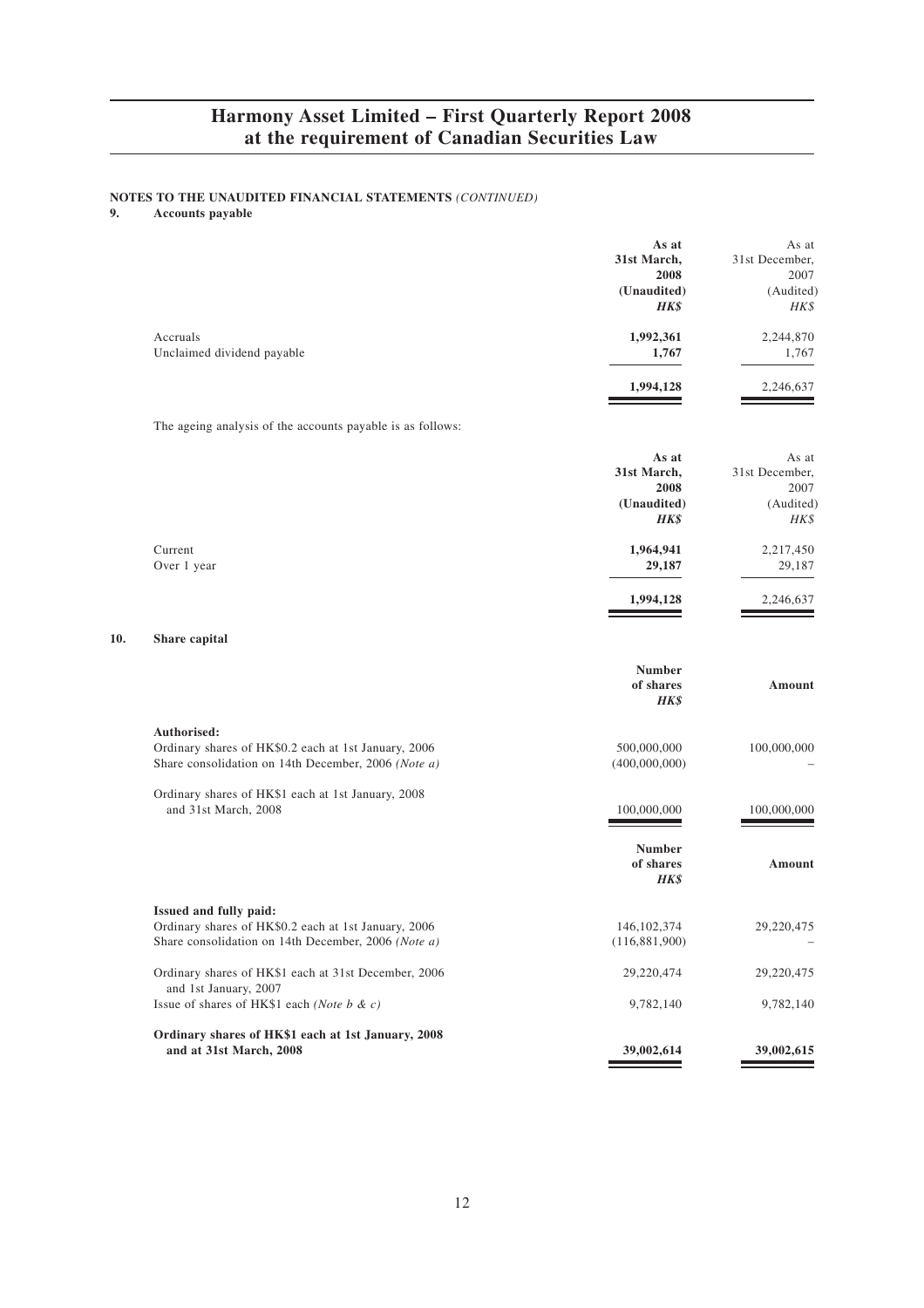#### **NOTES TO THE UNAUDITED FINANCIAL STATEMENTS** *(CONTINUED)*

**10. Share capital** *(Continued)*

*Note:*

- (a) Pursuant to an ordinary resolution passed at the extraordinary general meeting of the Company held on 13th December, 2006, 5 shares (issued and unissued) of the Company of HK\$0.2 each were consolidated into 1 new share of the Company of HK\$1 each with effect on 14th December, 2006.
- (b) Pursuant to an agency agreement with a placing agent dated 31st May, 2007, the Company agreed to place through the placing agent an aggregate of 8,766,140 placing shares, to five placees, at a price of CDN\$0.70 per share. On 18th June, 2007, such placing shares were issued and fully paid.
- (c) On 22nd June, 2007, the directors and employees exercised 1,016,000 share options granted at exercise price of HK\$2.75 per share which resulted in 1,016,000 new shares issued by the Company.

#### **11. Share Option Scheme**

The Company has adopted the Share Option Scheme at its extraordinary general meeting held on 28th June, 2005. All directors (including executive directors, non-executive directors and independent non-executive directors) and employees of the Company and its subsidiaries and consultants, advisors, agents, customers, service providers, contractors, business partners of any member of the Group or any member of it has a shareholding interest, in the sole discretion of the Board, has contributed to the Group or any member of it are eligible to participate in the Share Option Scheme.

Each option gives the holder the right to subscribe for one ordinary share in the Company. Upon acceptance of the options, the grantee shall pay HK\$1 to the Company by way of consideration for the grant.

An option may be exercised at any time during a period as the Board may determine which shall not be more than ten years from the date of grant of the option subject to the provisions of early termination thereof. Unless otherwise determined by the Board at its sole discretion, the Share Option Scheme does not require a minimum period for which an option must be held nor a performance target which must be achieved before an option can be exercised.

The Share Option Scheme will remain in force for a period of ten years from 28th June, 2005.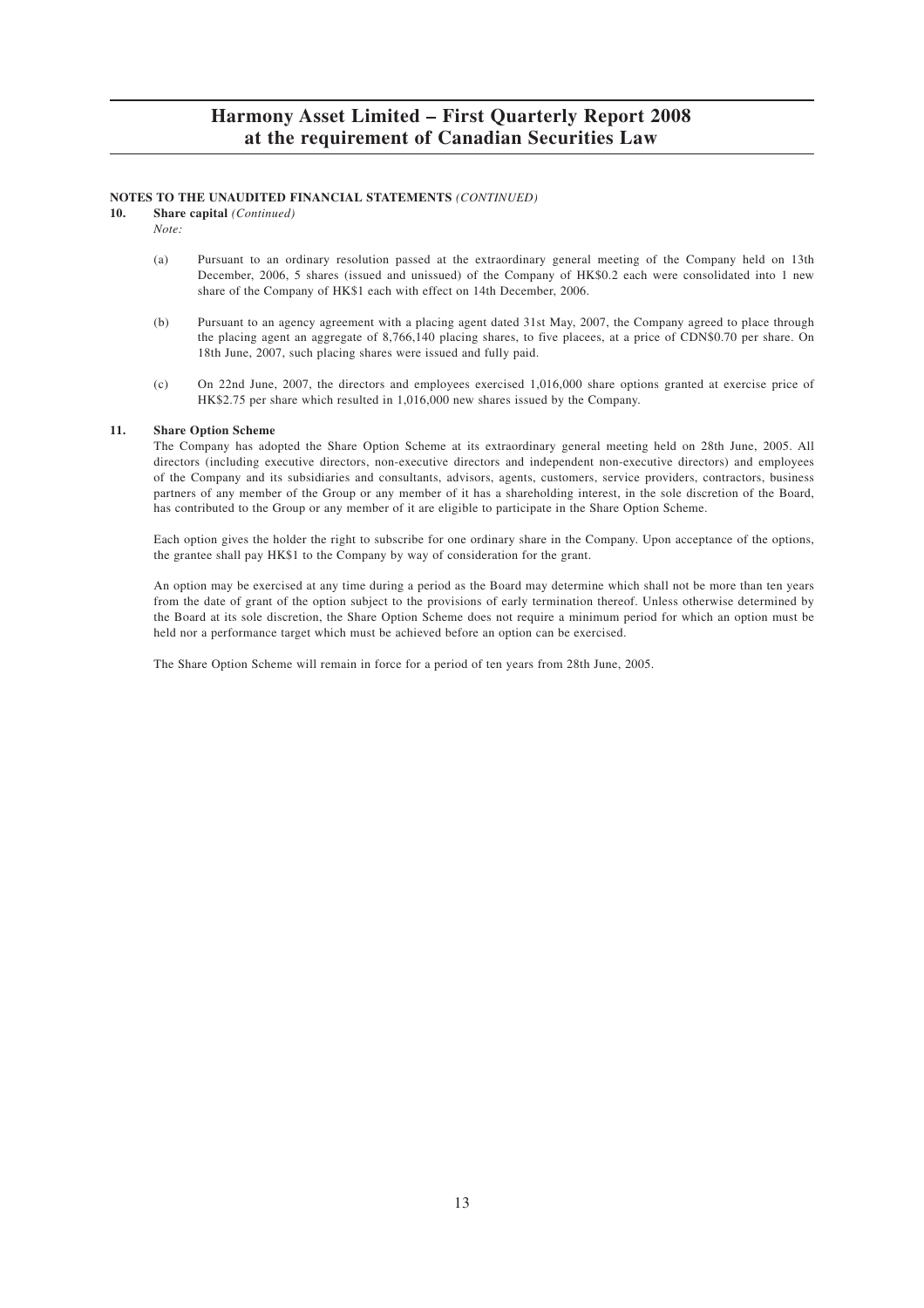# **NOTES TO THE UNAUDITED FINANCIAL STATEMENTS** *(CONTINUED)* **11. Share Option Scheme** *(Continued)*

**11. Share Option Scheme** *(Continued)*

The terms and conditions of the unexpired and unexercised share options at 31st March, 2008 are as follows:

|                  | Number of options          |                               |                                 |                                         |                              |                                  |
|------------------|----------------------------|-------------------------------|---------------------------------|-----------------------------------------|------------------------------|----------------------------------|
| Date of<br>grant | <b>Exercise</b><br>period  | As at<br>1st January,<br>2008 | Granted<br>during<br>the period | <b>Exercise</b><br>during<br>the period | As at<br>31st March,<br>2008 | <b>Exercise</b><br>price<br>HK\$ |
| 30/4/2007        | $30/4/2007 -$              | 28,000                        |                                 |                                         | 28,000                       | 4.29                             |
| 30/4/2007        | $30/4/2007 -$              | 28,000                        |                                 |                                         | 28,000                       | 4.29                             |
| 30/4/2007        | $30/4/2007 -$<br>29/4/2010 | 292,000                       |                                 | $\overline{\phantom{0}}$                | 292,000                      | 4.29                             |
| 30/4/2007        | $30/4/2007 -$<br>29/4/2010 | 28,000                        |                                 |                                         | 28,000                       | 4.29                             |
| 30/4/2007        | $30/4/2007 -$<br>29/4/2010 | 28,000                        |                                 |                                         | 28,000                       | 4.29                             |
| 30/4/2007        | $30/4/2007 -$<br>29/4/2010 | 28,000                        |                                 |                                         | 28,000                       | 4.29                             |
| 30/4/2007        | $30/4/2007 -$<br>29/4/2010 | 28,000                        |                                 |                                         | 28,000                       | 4.29                             |
|                  |                            | 460,000                       |                                 | $\overline{a}$                          | 460,000                      |                                  |
| 30/4/2007        | $30/4/2007 -$<br>29/4/2010 | 584,000                       |                                 | $\overline{a}$                          | 584,000                      | 4.29                             |
|                  |                            | 1,044,000                     |                                 | $\overline{\phantom{0}}$                | 1,044,000                    |                                  |
| 18/6/2007        | $18/6/2007 -$<br>17/6/2009 | 290,000                       |                                 | $\overline{\phantom{0}}$                | 290,000                      | 6.03                             |
|                  |                            | 1,334,000                     |                                 |                                         | 1,334,000                    |                                  |
|                  |                            | 29/4/2010<br>29/4/2010        |                                 |                                         |                              |                                  |

*Note:* During the period, no share options were granted, exercised, lapsed or cancelled under the Share Option Scheme.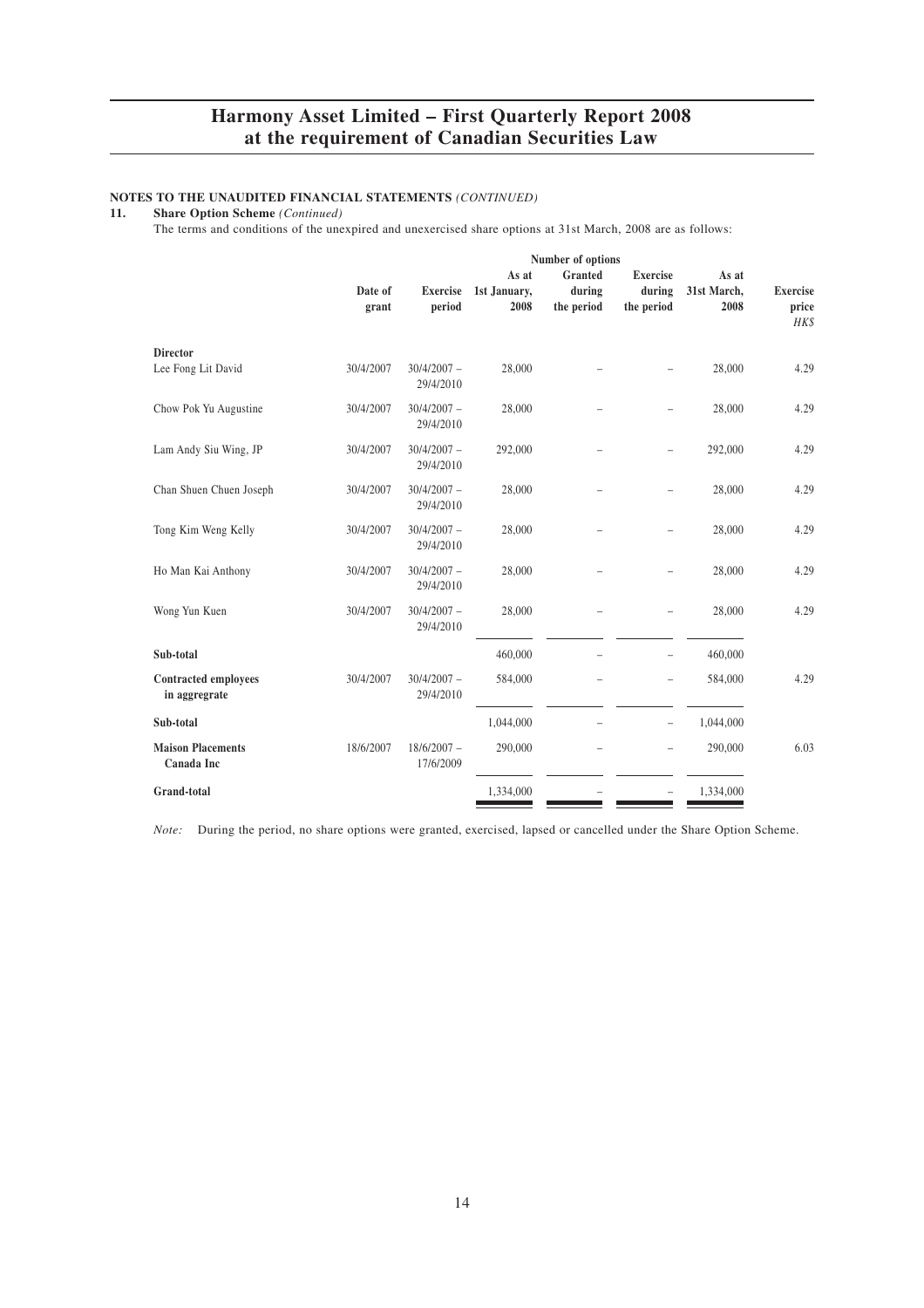# **NOTES TO THE UNAUDITED FINANCIAL STATEMENTS** *(CONTINUED)***<br>12. Related party transactions**

#### **12. Related party transactions**

|                                                                         | Three months ended<br>31st March,  |                             |
|-------------------------------------------------------------------------|------------------------------------|-----------------------------|
|                                                                         | 2008<br>(Unaudited)<br><b>HK\$</b> | 2007<br>(Unaudited)<br>HK\$ |
| Management fees paid to:<br>- Harmony Asset Management Limited ("HAML") | 1,082,570                          | 709,372                     |

The Company has entered into an investment management agreement with HAML, a company which is wholly-owned by a director of the Company, Dr. Chow Pok Yu Augustine. Under the agreement, HAML has agreed to assist the Board with the day-to-day management of the Group until 31st May, 2010. In accordance with the investment management agreement, HAML is entitled to a monthly fee calculated at 1.5% per annum on the net asset value of the Company of the preceding month and an incentive fee is calculated at 10% of the audited net profit of a financial year (before accrual of the incentive fee). Dr. Chow Pok Yu Augustine, being a beneficial shareholder of HAML, was interested in this agreement.

#### **13. Lease commitments**

As at 31st March, 2008, the Group had total future aggregate minimum lease payments under non-cancellable operating leases in respect of land and buildings as follows:

|                                        | As at       | As at          |
|----------------------------------------|-------------|----------------|
|                                        | 31st March, | 31st December, |
|                                        | 2008        | 2007           |
|                                        | (Unaudited) | (Audited)      |
|                                        | <b>HK\$</b> | HK\$           |
| Within one year                        | 2,304,391   | 2,419,232      |
| In the second to fifth years inclusive | 2,197,250   | 2,724,590      |
|                                        | 4,501,641   | 5,143,822      |
|                                        |             |                |

The Group leases an office and an incubation centre under operating leases. The leases typically run from an initial period of three years, with an option to renew the lease after that date at which time all terms are renegotiated. Lease payments are usually increased annually to reflect market rentals. None of the leases includes contingent rentals.